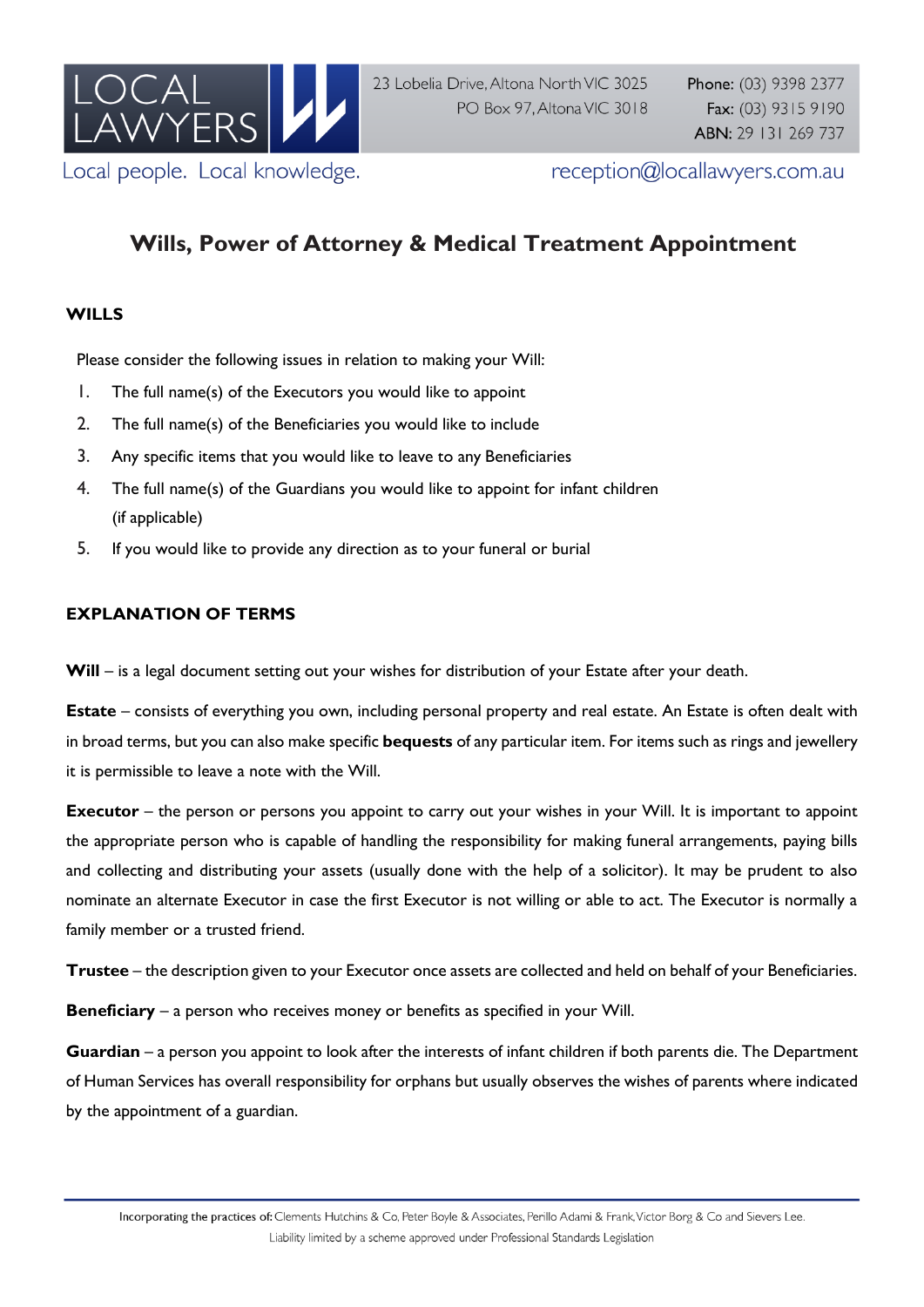### **POWERS OF ATTORNEY AND MEDICAL TREATMENT APPOINTMENT**

You may appoint someone while you are alive to act, or to make certain decisions, on your behalf. The most common forms are:

**Enduring Power of Attorney (Personal, Financial & Legal)** – allows a nominated person to assist in personal and lifestyle matters, operate your bank accounts, make financial decisions and sign documents of a financial or legal nature on your behalf.

**Medical Treatment Appointment** – allows a nominated person to discuss and make medical treatment decisions for you in consultation with doctors. Making such an appointment is an important decision as the role involves serious responsibilities.

Once you die, any Power of Attorney or Appointment automatically ceases, and your Will takes effect.

#### **ADVANCED HEALTH CARE DIRECTIVE**

Every competent adult has a legal right to accept or refuse medical treatment.

An Advanced Health Care Directive is a document that sets out your preferences for medical treatment. Your GP can assist you to prepare this.